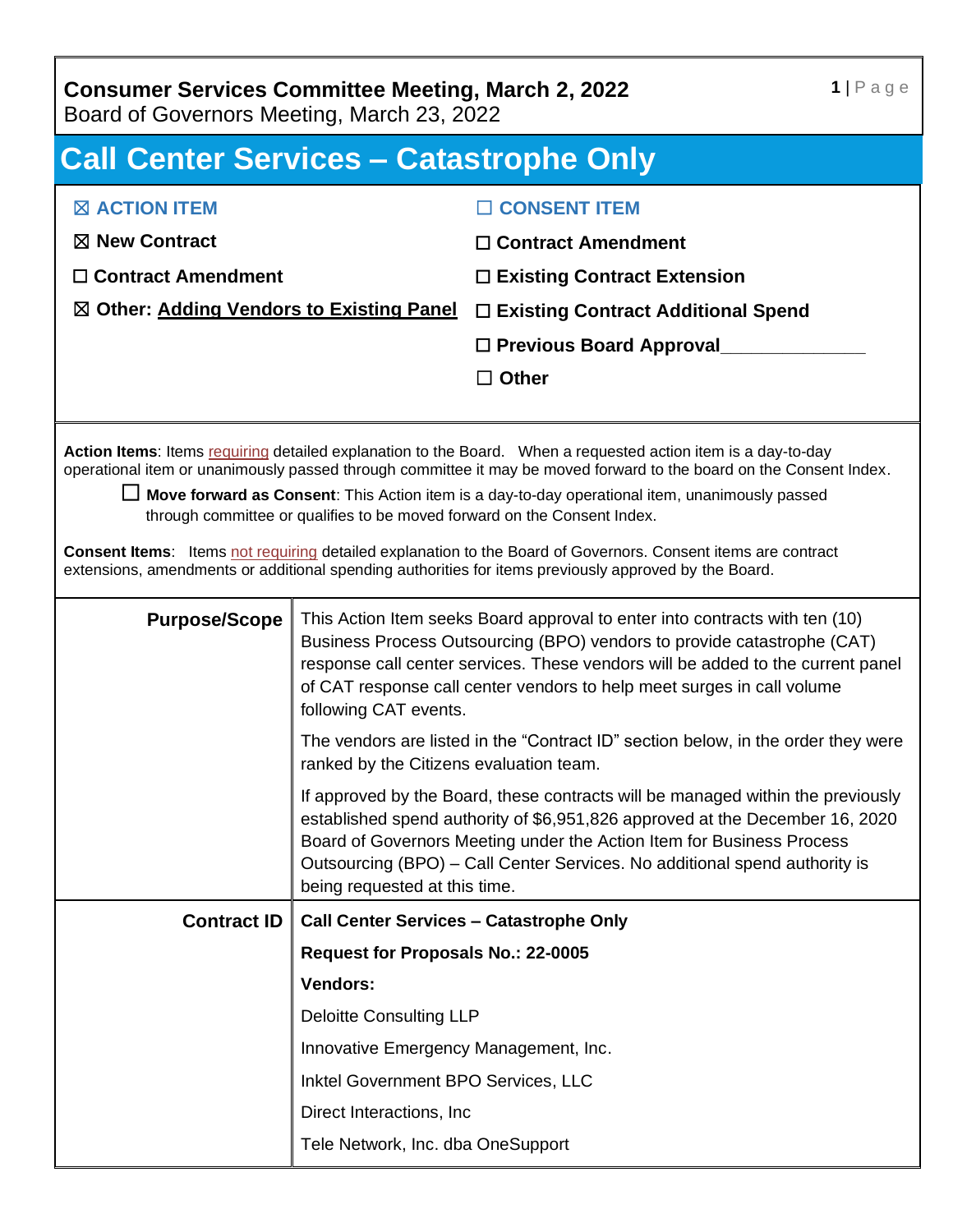#### **Consumer Services Committee Meeting, March 2, 2022**

Board of Governors Meeting, March 23, 2022

| <b>Call Center Services - Catastrophe Only</b> |                                                                                                                                                                                                                                                                                                                                                                   |  |
|------------------------------------------------|-------------------------------------------------------------------------------------------------------------------------------------------------------------------------------------------------------------------------------------------------------------------------------------------------------------------------------------------------------------------|--|
|                                                | Tyme Global Technologies LLC<br><b>Activus Connect LLC</b><br><b>Cortex Health Inc</b><br>UniFi Management, LLC                                                                                                                                                                                                                                                   |  |
|                                                | Crawford & Company                                                                                                                                                                                                                                                                                                                                                |  |
| <b>Budgeted Item</b>                           | $\Box$ Yes<br>$\boxtimes$ No<br>CAT Call Center Services are not included as a planned budget activity.                                                                                                                                                                                                                                                           |  |
| <b>Procurement Method</b>                      | On January 31 <sup>st</sup> , 2022, Citizens issued Request for Proposals No.: 22-0005 for<br>Call Center Services - Catastrophe Only. Fifteen (15) proposals were timely<br>submitted. On March 1, 2022, the proposals were reviewed and scored by an<br>Evaluation Committee that recommended to award contracts to the top ten<br>ranked respondents ten (10). |  |
| <b>Contract Amount</b>                         | The Board previously approved \$6,951,826 for the CAT Response Call Type<br>under Invitation to Negotiate No.: 20-0035 at the December 16, 2020 Board of<br>Governors meeting. No additional spend authority is being requested at this time.                                                                                                                     |  |
| <b>Contract Terms</b>                          | Contracts have a one (1) year initial term with three (3), one (1) year renewal<br>options                                                                                                                                                                                                                                                                        |  |

| <b>Committee</b><br><b>Recommendation</b> | Staff proposes that the Consumer Services Committee review, and if approved<br>recommend the Board of Governors:                                                                                                                                                                                                             |
|-------------------------------------------|------------------------------------------------------------------------------------------------------------------------------------------------------------------------------------------------------------------------------------------------------------------------------------------------------------------------------|
|                                           | Authorize the Call Center Services – Catastrophe Only contracts with ten<br>a)<br>(10) vendors for an initial term of one (1) year and three (3), one (1) year<br>renewal periods for an amount not to exceed the previously approved<br>amount of \$6,951,826 and with no additional funding requested at this time<br>and, |
|                                           | Authorize staff to take any appropriate or necessary action consistent with<br>b)<br>this Action Item.                                                                                                                                                                                                                       |

**2** | P a g e